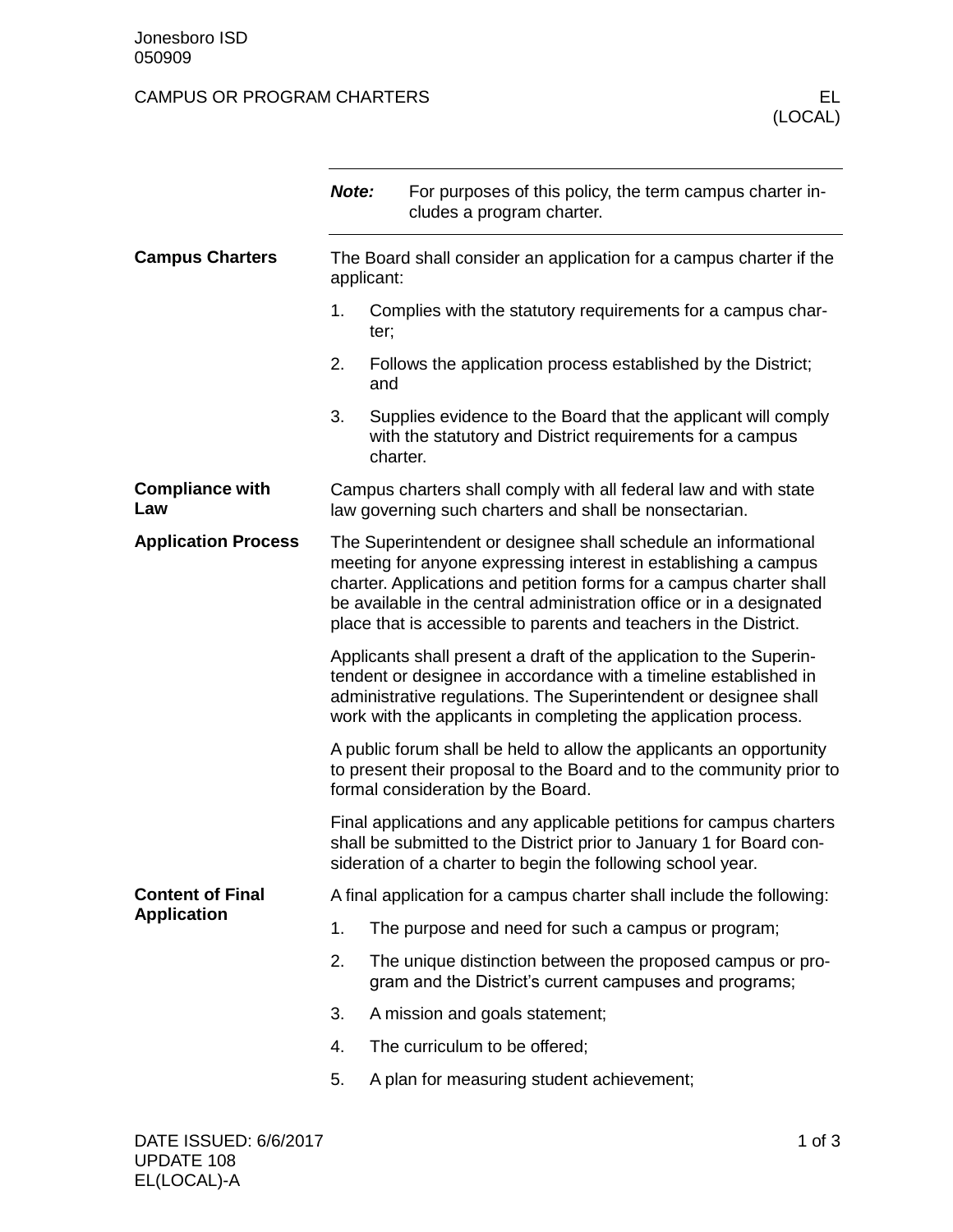## CAMPUS OR PROGRAM CHARTERS ELECTED AND THE RELECTED ASSESSMENT OF THE RELECTED ASSESSMENT OF THE RELECTED AND THE RELECTED ASSESSMENT OF THE RELECTED AND THE RELECTED ASSESSMENT OF THE RELECTED AND THE RELECTED ASSESSMENT

|                             | 6.                                                                                                                                                                                    | A governance and decision-making plan, including a list of<br>local Board policies that shall apply, as well as a list of any lo-<br>cal policies the applicant is requesting the Board to waive;  |  |  |
|-----------------------------|---------------------------------------------------------------------------------------------------------------------------------------------------------------------------------------|----------------------------------------------------------------------------------------------------------------------------------------------------------------------------------------------------|--|--|
|                             | 7.                                                                                                                                                                                    | An enrollment and withdrawal process;                                                                                                                                                              |  |  |
|                             | 8.                                                                                                                                                                                    | A plan for maintaining and reporting PEIMS data in accord-<br>ance with state requirements;                                                                                                        |  |  |
|                             | 9.                                                                                                                                                                                    | Discipline procedures;                                                                                                                                                                             |  |  |
|                             | 10.                                                                                                                                                                                   | A safety and security plan;                                                                                                                                                                        |  |  |
|                             | 11.                                                                                                                                                                                   | A plan for providing facilities and student transportation;                                                                                                                                        |  |  |
|                             | 12.                                                                                                                                                                                   | A facility and maintenance plan that includes routine mainte-<br>nance as well as emergency procedures for managing poten-<br>tial danger to the health and safety of students and employ-<br>ees; |  |  |
|                             | 13.                                                                                                                                                                                   | An employment plan consistent with federal and applicable<br>state guidelines, due process requirements, and contract non-<br>renewal and termination procedures; and                              |  |  |
|                             |                                                                                                                                                                                       | 14. The role of the chief operating officer responsible for person-<br>nel, the budget, purchasing, program funds, and other areas<br>of management.                                               |  |  |
|                             | Applicants shall submit with the application any required petitions<br>indicating evidence of support for the approval of a campus char-<br>ter.                                      |                                                                                                                                                                                                    |  |  |
| <b>Content of Charter</b>   | A charter shall be a written contract signed by the Board President,<br>the Superintendent, and the chief operating officer of the campus<br>charter.                                 |                                                                                                                                                                                                    |  |  |
|                             | Each charter shall satisfy the requirements of the law governing<br>campus charters and include the items listed in the application,<br>with any modifications required by the Board. |                                                                                                                                                                                                    |  |  |
|                             | In addition to the legally required contents of a charter, each char-<br>ter contract shall:                                                                                          |                                                                                                                                                                                                    |  |  |
|                             | 1.                                                                                                                                                                                    | Stipulate a term length for the charter; and                                                                                                                                                       |  |  |
|                             | 2.                                                                                                                                                                                    | Establish a date for review or renewal of the charter.                                                                                                                                             |  |  |
| <b>Revising the Charter</b> | Revisions or amendments to a charter shall follow the same pro-<br>cess outlined at Application Process, as applicable.                                                               |                                                                                                                                                                                                    |  |  |